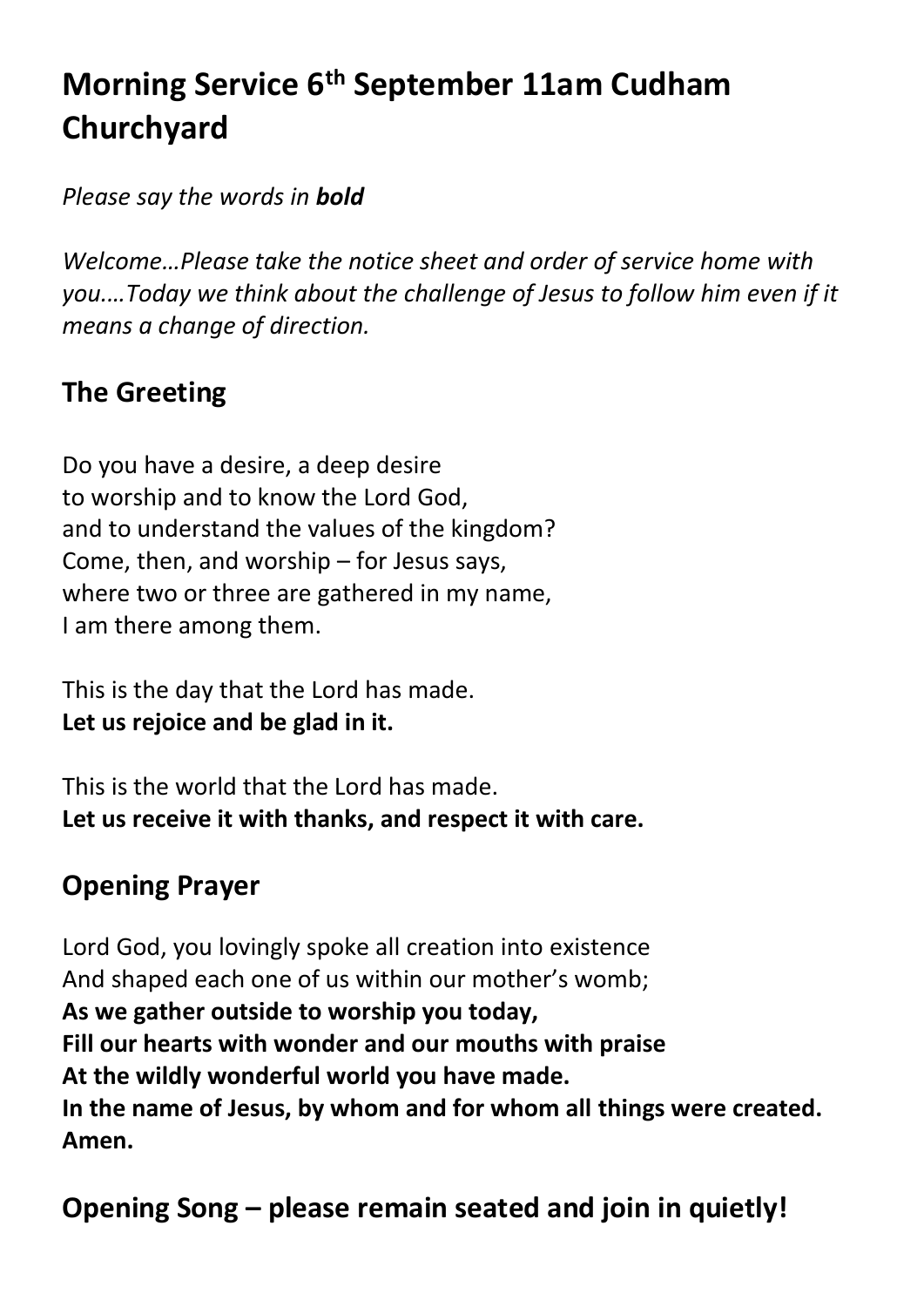#### **FOR l'M BUILDING A PEOPLE OF POWER,**

And I'm making a people of praise That will move through this land by My Spirit, And will glorify My precious name.

Build Your church, Lord, Make us strong, Lord, Join our hearts, Lord, through Your Son. Make us one, Lord, In Your Body, In the kingdom of Your Son.

# *We now spend time reflecting on our need to say sorry and to hear God forgive us.*

On the  $6<sup>th</sup>$  day of creation God brought humankind into being – both male and female –

Created in the image of God to look after the whole of creation, Filled with the breath of God's creative Spirit.

*(pause to listen to your own breathing)*

God saw everything that he had made. **And indeed, it was very good.**

But sin came into the world through humankind's disobedience, and we acknowledge our part of that in silence now.

Sometimes, Lord, I know I don't listen properly to you. I'm easily distracted. Or I listen, but still go my own way, putting myself first. **Forgiven by you, I can start anew.**

Sometimes, Lord, I don't trust you to meet my needs, to take care of me, to feed me with food both physical and spiritual. **Forgiven by you, I can start anew.**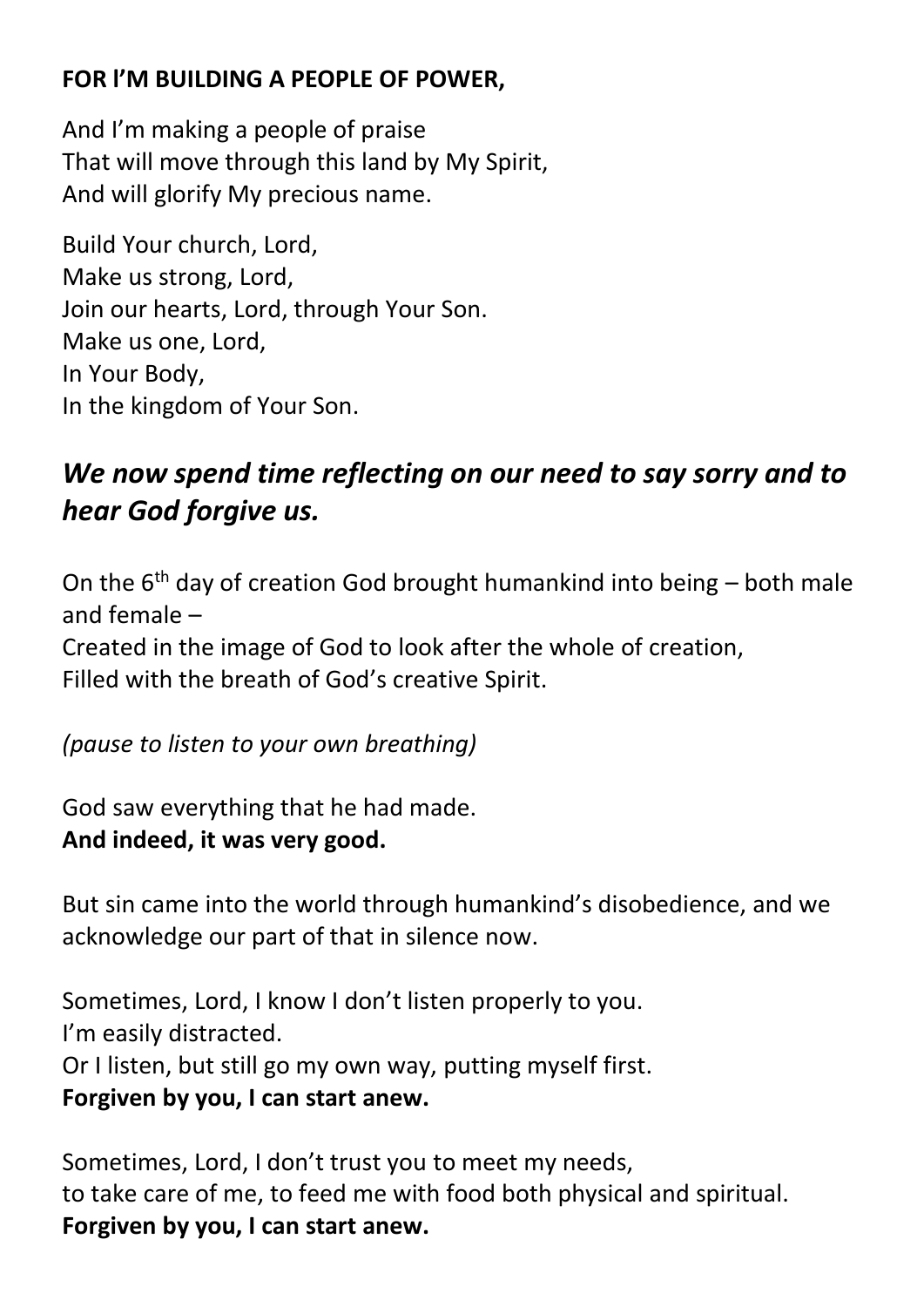Sometimes, Lord, I'm anything but prepared for my journey with you. **Forgiven by you, I can start anew.**

Sometimes, Lord, I look for my own ways out of a situation, instead of seeking and trusting you. **Forgiven by you, I can start anew. Amen.**

May the God of love bring us back to himself, forgive us our sins, and assure us of his eternal love in Jesus Christ our Lord. **Amen.**

# **Bible Reading Matthew 18:15-20**

## **Talk**

I shouldn't be here right now. If you remember, last year during my sabbatical Helen and I began our pilgrimage walk from Cluny to Le Puy, and this September we were going to resume from Le Puy on the route to Compostella. That's not a good idea right now, as I'm sure you'll agree. During our recent holiday, we did revisit one part of last year's route we didn't quite walk fully, due to blisters and bad footwear. One day, just before Charlieu our pace had dropped to almost nothing, it was wet and horrible, and just after lunch we came across a shop. In the middle of nowhere, a really run-down ramshackle place, with what looked like second-hand shoes outside. Best thing seemed to be to walk quickly past, well as quick as we could. But just as we passed the shopkeeper came out, asked where we were going, and then advised to take the road, rather than up the hill we'd intended to, as due to recent bad weather it was slippery and dangerous. Should we take her advice or not? We did, and saved ourselves a lot of time and effort.

How good are you at taking advice, being corrected, challenged, rebuked? If you're like me, probably not very well. And that's why today's reading is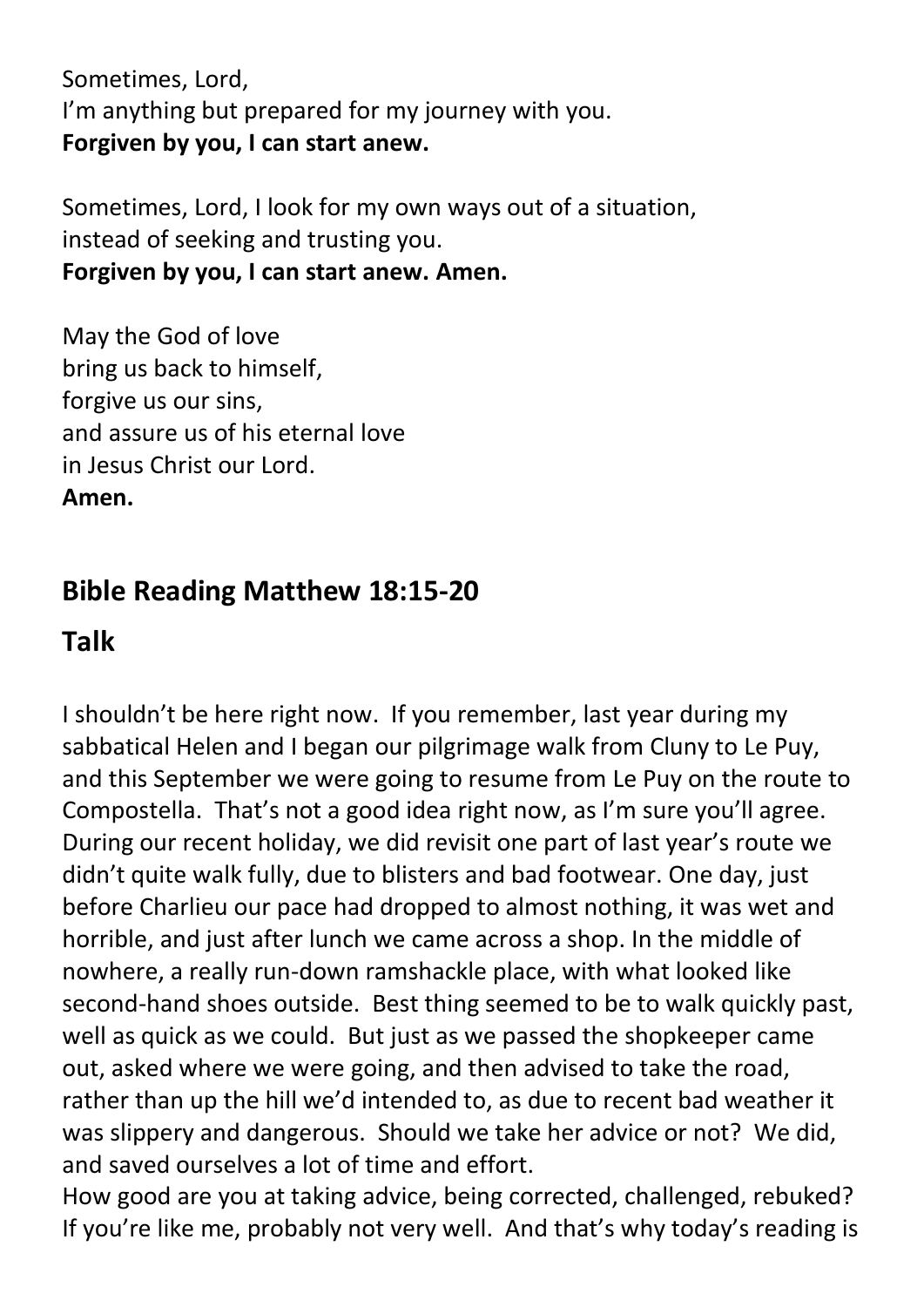a challenge. Why did Matthew the gospel writer include it? Because we need to hear it, I guess. As we resume church worship, we also recommit ourselves to what it means to be church – a family, a fellowship, not a club or individuals.

#### Three things to note

V15 – If a brother or sister sins against you, sort it out. Look around you – we are brothers and sisters in Christ, not just individuals. Christ loves the person next to you just as he loves you. So take time to build relationships even when people do you wrong. Or maybe that should be especially if they do you wrong. Don't ignore it, or leave things as they are.

V16-17 – Tell it to the church. Now, let's be clear. As Jesus spoke these words there was no church as we understand it. What's going on here is the simple fact that to let things fester and grow can damage the fellowship we enjoy. And it's also true that sometimes we need others to help us see the truth of a situation. We might have got it wrong, and having others involved helps us see the wood for the trees.

V20 Where two or three come together in my name, there I am. Often people use this verse in relation to prayer, especially when only one other person turns up to a prayer meeting. Here we can see that's it's about agreement and harmony-this is where Christ lives – Jesus prayer to his Father in John 17 sees him asking that we as his people are one, just as Jesus and his father are one – why? So that the world might believe.

There are so many things in our present situation that make communication difficult. Not being able to meet face to face easily, meetings conducted via zoom which some can't join in with, those who are hard of hearing finding listening difficult due to face coverings. Even more reason then to listen again to Jesus call that as brothers and sisters in Christ working at building relationships is key to building the kingdom.

As we begin this new 'term' pray for one another, encourage one another, and at times challenge one another. Then Jesus promises to be with us. Amen.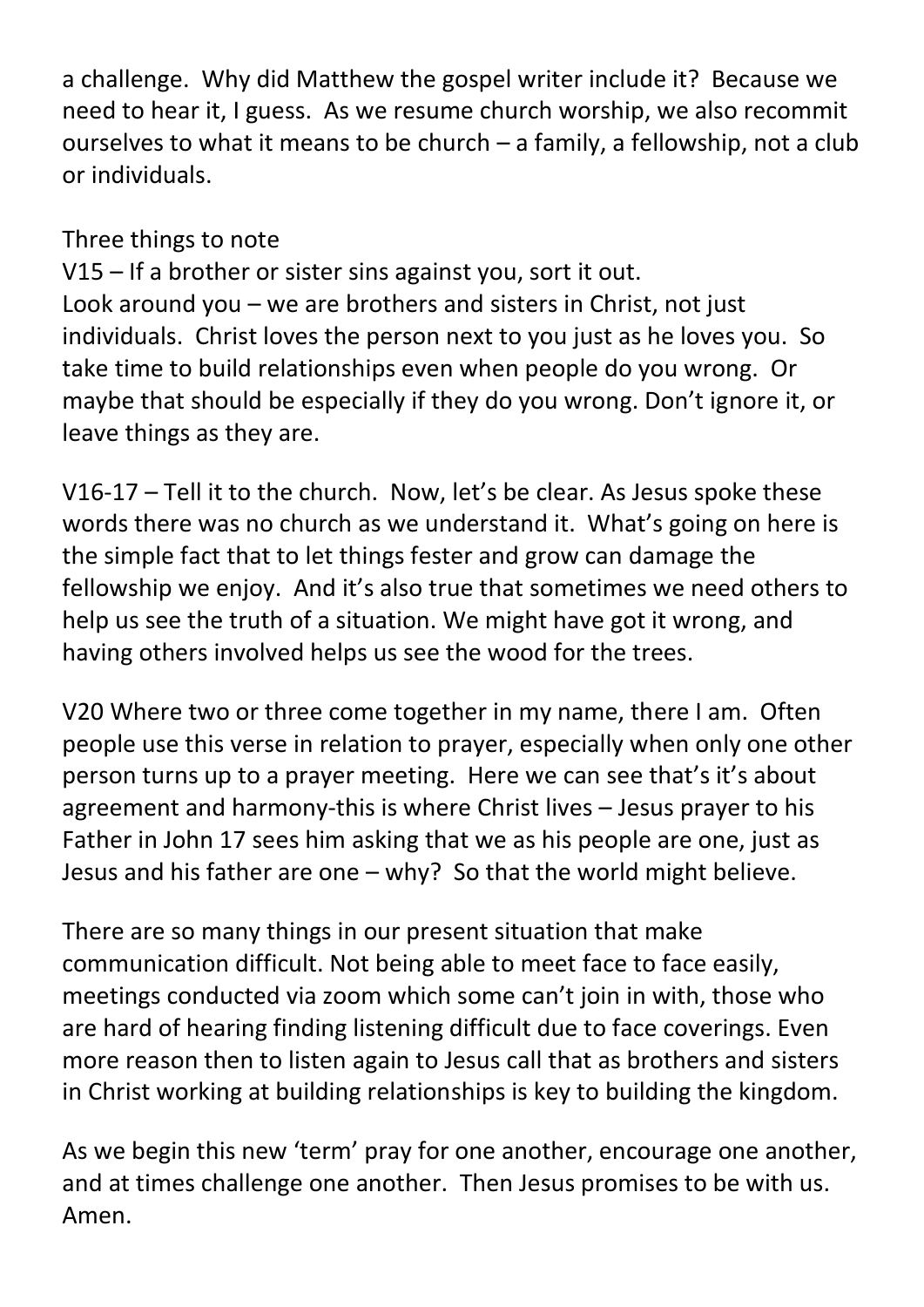# **Song for reflection –** *please join in quietly*

**BIND US TOGETHER,** *Lord, Bind us together With cords that cannot be broken. Bind us together, Lord, Bind us together, Bind us together with love.*

**There is only one God, There is only one King; There is only one Body, That is why we sing:**

**Made for the glory of God, Purchased by His precious Son; Born with the right to be clean, For Jesus the victory has won.**

**You are the family of God, You are the promise divine; You are God's chosen desire, You are the glorious new wine.** 

## **The Creed**

Do you believe and trust in God the Father, source of all being and life, the one for whom we exist? **We believe and trust in him.**

Do you believe and trust in God the Son, who took our human nature, died for us and rose again? **We believe and trust in him.**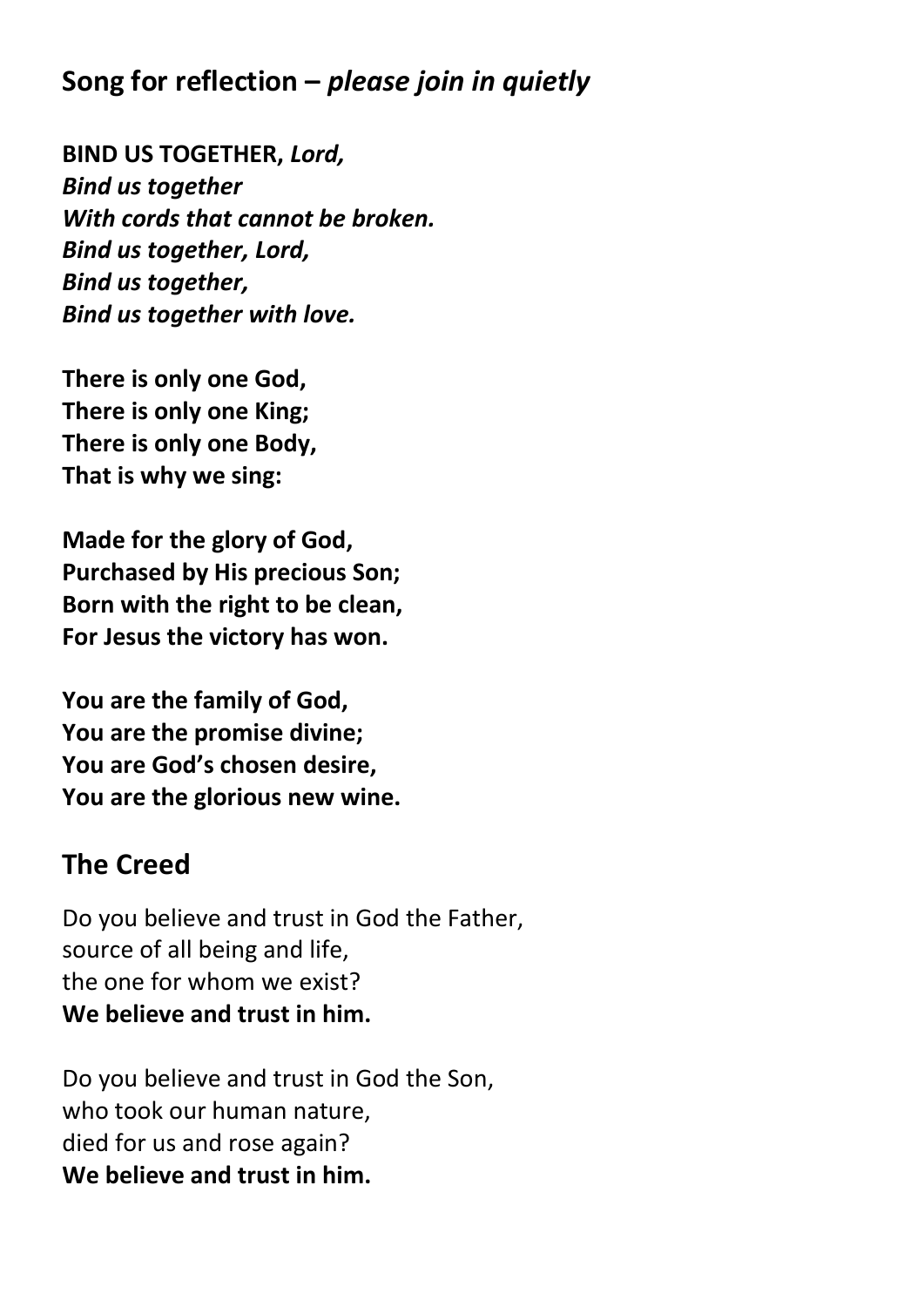Do you believe and trust in God the Holy Spirit, who gives life to the people of God and makes Christ known in the world? **We believe and trust in him.**

This is the faith of the Church. **This is our faith. We believe and trust in one God, Father, Son and Holy Spirit. Amen.**

# **The prayers, concluding with:**

Jesus taught us to call God our Father, so in faith and trust we pray: **Our Father in heaven, hallowed be your name, your kingdom come, your will be done, on earth as in heaven. Give us today our daily bread. Forgive us our sins as we forgive those who sin against us. Lead us not into temptation but deliver us from evil. For the kingdom, the power, and the glory are yours now and for ever. Amen.**

## **Closing prayer**

Being Christian, O God, is not just about 'me and you', not just about our conversations and our love. **Help us to see those we meet beyond these doors in the way that you see them. Help us to offer support from what we know of you. Send us out from here to be a shining light for you, a guiding light for those in confusion, aloneness and darkness. Amen.**